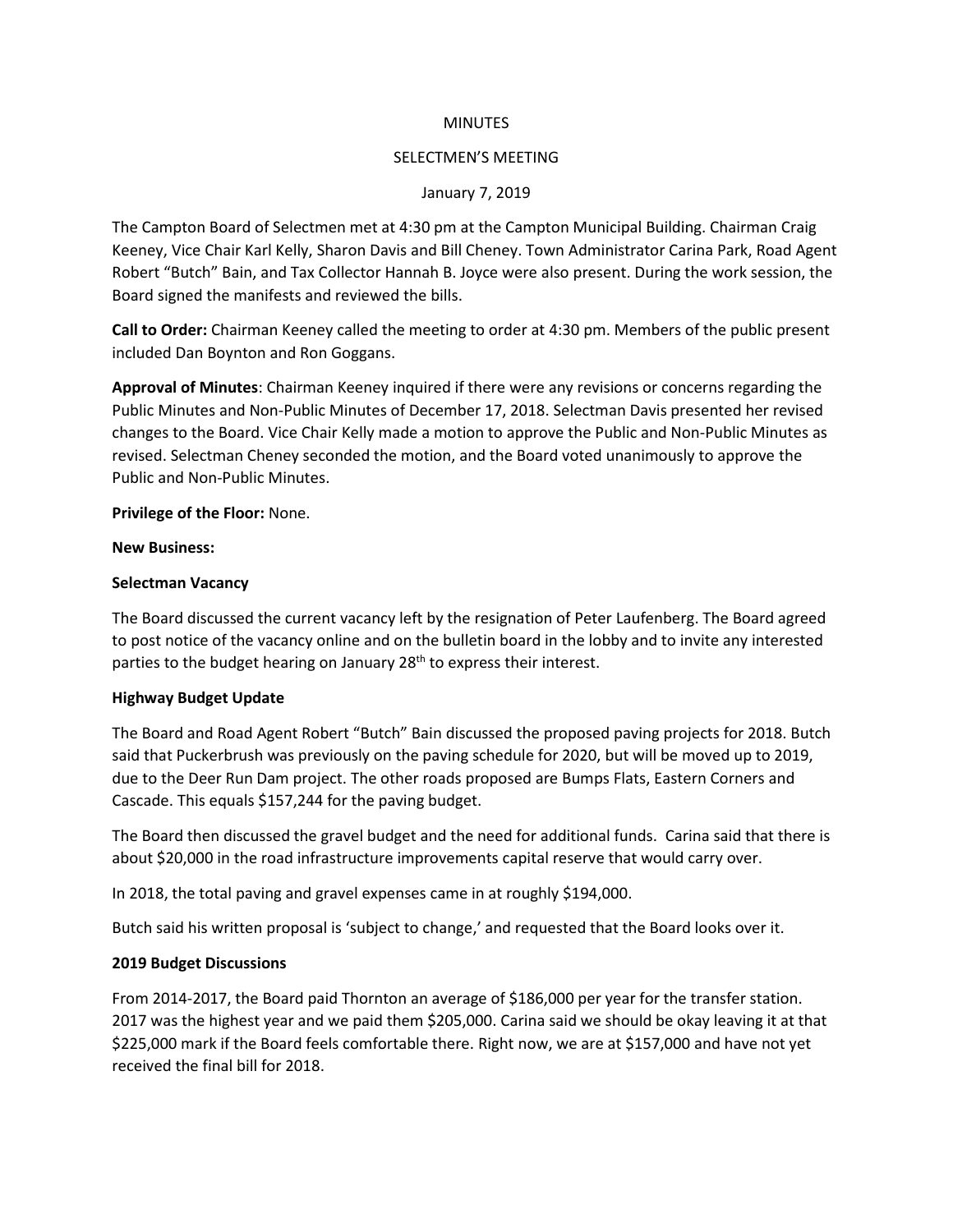Currently, the overall proposed increase for the total budget is 2.0 %. There will most likely be a surplus which will help with the Capital Reserve and Capital equipment items the Board is hoping to fund with undesignated fund balance.

# **Evaluations:**

Chairman Keeney expressed the need to establish tiers for the evaluation forms. The average score would be 42, if the participant scored "3" for every question. Selectman Davis suggested three tiers scoring ranges "Low: 30-41, Middle: 32-51, and High: 52-70."

# **Selectman Cheney made a motion to implement these three categories in the evaluations: "Low: 30-41, Middle: 32-51, and High: 52-70." Selectman Keeney seconded the motion, the Board voted in favor (4-0) and the motion carried.**

The Board HR Committee members decided to meet with the department heads at 3:30 pm on January 14<sup>th</sup>.

## **Selectmen Pay**

The Board increased their pay to \$4,000 a year. It has been a long time since their last raise and Carina said the average of what other towns paid their selectmen was around \$5,000 a year.

# **Old Business**

# **Job Descriptions and Wage Scale**

Selectman Davis suggested a work session on the job descriptions and wage scale be scheduled after the town meeting because these items will take a little a while to go through. The rest of the Board agreed.

## **Correspondence:**

Carina reached out to Stan Graton about the fire-retardant spray on the Blair and Bump Bridges, which should be redone every 5 years and is again at that mark. Stan's original estimate was \$26,850, but he said if we made a contract to do both bridges, he would lower it to \$23,000. Chairman Keeney suggested reaching out to Arnold Graton for a second estimate. Carina stated that we have a bridge capital reserve fund with roughly \$4000 in it, but we can discuss with the CIP about adding more money to that fund. The Board agreed they should work on adding money to this fund so they can be prepared to maintain the bridges.

Carina informed the Board of a quote from White Mountain Carpet Cleaning for \$2,600 to strip and reseal all the floors in the municipal building. The Board agreed we should take the funds from the building maintenance fund.

Carina distributed the proposal from the Library Study Committee regarding their requested funds for 2019.

The Board received a notice from the Town of Woodstock about a public hearing on January  $14<sup>th</sup>$  at 6:30 pm for a telecommunications tower on Harley's Mountain Road.